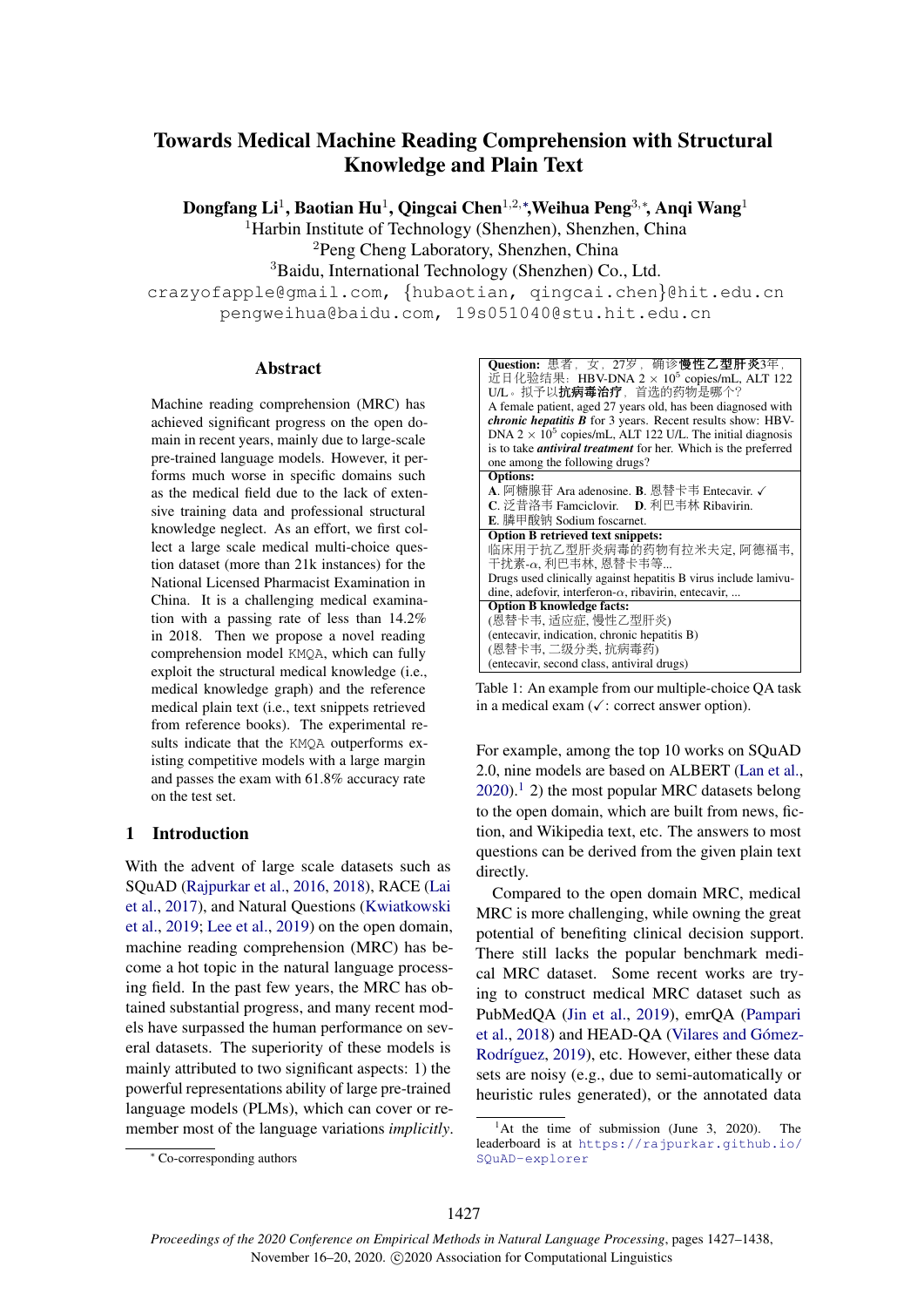scale is too small (Yoon et al., 2019; Yue et al., 2020). Instead, we constructs a large scale medical MRC dataset by collecting 21.7k multiplechoice problems with human-annotated answers for the National Licensed Pharmacist Examination in China. This entrance exam is a challenging task for humans, which is used to assess human candidates' professional medical knowledge and skills. According to the statistics data, the examinee's pass rate in 2018 is less than  $14.2\%$ . <sup>2</sup> The text of the reference books is used as the plain text for the questions. One example is illustrated in Table 1.

Though several pre-trained language models have been introduced for domain-specific MRC, BERT based models are not as consistently dominant as they are in open field MRC tasks (Zhong et al., 2020; Yue et al., 2020). Another challenge is that medical questions are often more difficult; no labeled paragraph contains the answer to a given question. Searching for multiple relevant snippets from possibly large-scale text such as the whole reference books is usually required. In many cases, the answer can not be found explicitly from the relevant snippets, and the medical background knowledge is needed to derive the correct answers from the relevant snippets. Therefore, unlike open domain, just using the powerful pre-trained language model and plain text cannot obtain the high performance for medical MRC. For example, in Table 1, the relevant snippets (the 3rd row) can only induce that *Ribavirin* and *Entecavir* are the possible answers for the given question (the 1st row). If the triples from medical knowledge graph (*entecavir*, *indication*, *chronic hepatitis B*) is used, we can quickly obtain the correct answer as *Entecavir*.

Here, we propose a novel medical MRC model KMQA, which exploits the reference medical text and external medical knowledge. Firstly, KMQA models the representations of interaction between question, option, and retrieved snippets from reference books with the co-attention mechanism. Secondly, the novel proposed knowledge acquisition algorithm is performed on the medical knowledge graph to obtain the triples strongly related to questions and options. Finally, the fused representations of knowledge and question are injected into the prediction layer to determine the answer. Besides, KMQA acquires factual knowledge via learning from an intermediate relation

classification task and enhances entity representation by constructing a sub-graph using questionto-options paths. Experiments show that our unified framework yields substantial improvements in this task. Further ablation study and case studies demonstrate the effectiveness of the injected knowledge. We also provide an online homepage at http://112.74.48.115:8157.

## 2 Related Work

Medical Question Answering The medical domain poses a challenge to existing approaches since the questions may be more challenging to answer. BioASQ (Tsatsaronis et al., 2012, 2015) is one of the most significant community efforts made for advancing biomedical question answering (QA) systems. SeaReader (Zhang et al., 2018) is proposed to answer questions in clinical medicine using documents extracted from publications in the medical domain. Yue et al. (2020) conduct a thorough analysis of the emrQA dataset (Pampari et al., 2018) and explore the ability of QA systems to utilize clinical domain knowledge and to generalize to unseen questions. Jin et al. (2019) introduce PubMedQA where questions are derived based on article titles and can be answered with its respective abstracts. Recently, pre-trained models have been introduced to medical domain (Lee et al., 2020; Beltagy et al., 2019; Huang et al., 2019a). They are trained on unannotated biomedical texts such as PubMed abstracts and have been proven useful in biomedical question answering. In this paper, we focus on multiple choice problems in medical exams that are more difficult and diverse, which allows us to directly explore the capabilities of QA models to encode domain knowledge.

Knowledge Enhanced Methods KagNet (Lin et al., 2019) represents external knowledge as a graph, and then uses graph convolution and LSTM for inference. Ma et al. (2019) adopt the BERTbased option comparison network (OCN) for answer prediction, and propose an attention mechanism to perform knowledge integration using relevant triples. Lv et al. (2020) propose a GNN-based inference model on conceptual network relationships and heterogeneous graphs of Wikipedia sentences. BERT-MK (He et al., 2019) integrates fact triples in the KG, while REALM (Guu et al., 2020) augments language model pre-training algorithms with a learned textual knowledge retriever. Unlike previous works, we incorporate external knowledge

<sup>2</sup> http://www.cqlp.org/info/link.aspx? id=3599&page=1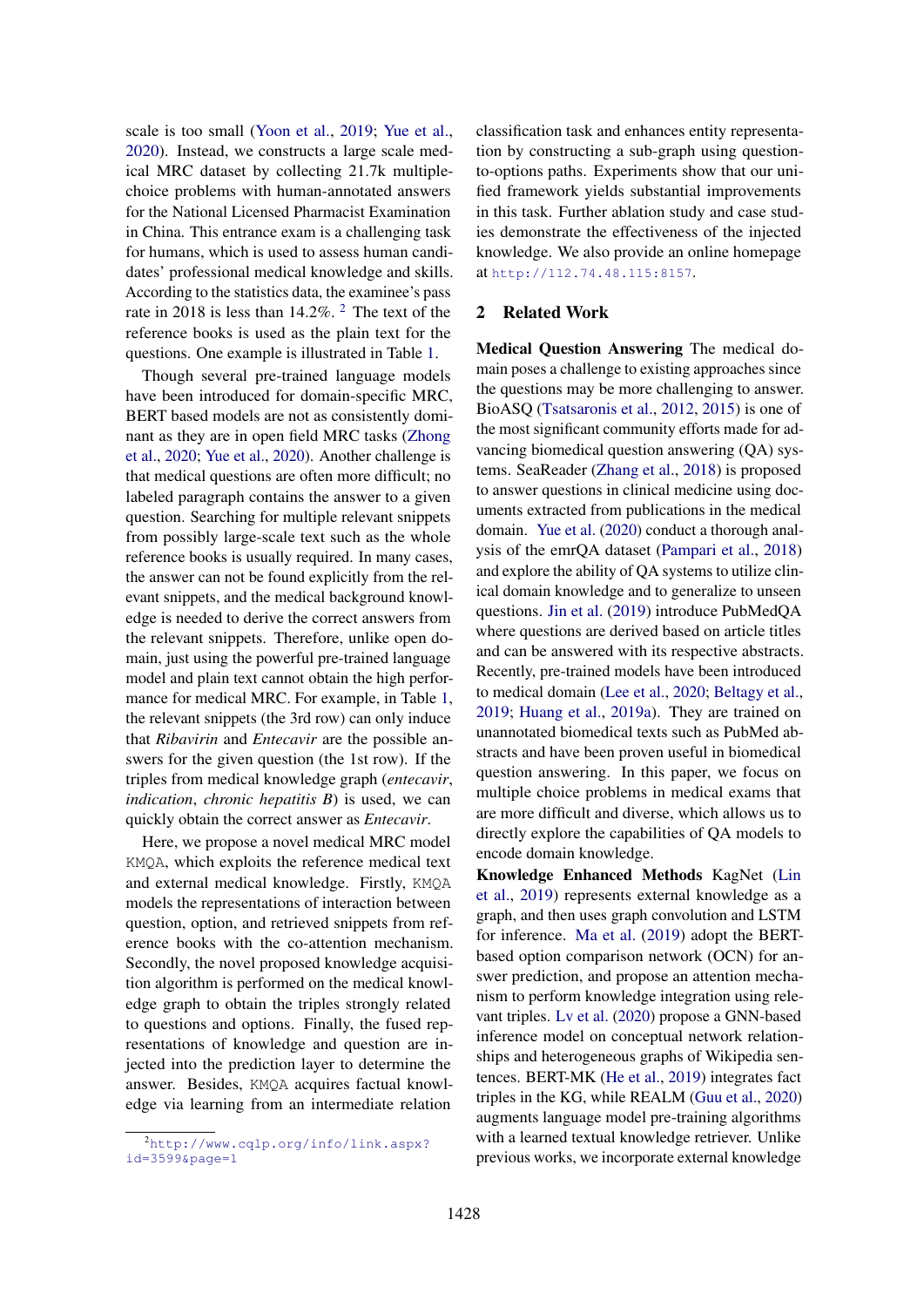implicitly and explicitly. Built upon pre-trained models, our work combines the strengths of both text and medical knowledge representations.

### 3 Method

The medical MRC task in this paper is a multiplechoice problem with five answer candidates. It can be formalized as follows: given the question *Q* and answer candidates  $\{O_i\}$ , the goal is to select the most plausible correct answer  $\hat{O}$  from the candidates. KMQA utilizes textual evidence spans and incorporates Knowledge graphs facts for Medical multi-choice Question Answering. As shown in Figure 1, it consists of several modules: (a) the multi-level co-attention reader that computes context-aware representations for the question, options and retrieved snippets, and enables rich interactions among their representations. (b) the knowledge acquisition which extracts knowledge facts from KG given the question and options. (c) the injection layer that further incorporates knowledge facts into the reader, and (d) a prediction layer that outputs the final answer. And also, we utilize the relational structures of question-tooptions paths to further augment the performance of KMQA.

#### 3.1 Multi-level Co-attention Reader

Given an instance, text retrieval system is firstly used to select evidence spans for each questionanswer pair. We take the concatenation of question and candidate answer as input, and keep top-N relevant passages. These passages are combined as new evidence spans. Here, we use BM25-based search indexer (Robertson and Zaragoza, 2009) and medical books as text source.

Multi-level co-attention reader is used to represent the evidence spans *E*, the question *Q* and the option *O*. We formulate the input evidence spans as  $E \in \mathbb{R}^m$ , the question as  $Q \in$  $\mathbb{R}^n$  and a candidate answer as  $O \in \mathbb{R}^l$ , where *m*, *n* and *l* is the max length of the evidence spans, question and candidate answer respectively. Similar to (Devlin et al., 2019), given the input *E*, *Q* and *O*, we apply the WordPiece tokenizer and concatenate all tokens as a new sequence ([CLS],*E*,[SEP],*Q*,#,*O*,[SEP]), where "[CLS]" is a special token used for classification and "[SEP]" is a delimiter. Each token is initialized with a vector by summing the corresponding token, segment and position embedding, and then

encoded into a hidden state by the BERT based pre-trained language model.

Generally, the PLMs are pre-trained on the large scale open domain plain text, which lacks the knowledge of the medical domain. There are some recent works show that to further pre-train PLMs on the intermediate tasks can significantly improve the performance of target task (Wang et al., 2019; Clark et al., 2019; Pruksachatkun et al., 2020). Following this observation, we incorporate knowledge from the Chinese Medical Knowledge Graph (CMeKG) (Byambasuren et al., 2019) <sup>3</sup> by intermediate-task training. The CMeKG is a Chinese knowledge graph in medical domain developed by human-in-the-loop approaches based on large-scale medical text data using natural language processing and text mining technology. Currently, it contains 11,076 diseases, 18,471 drugs, 14,794 symptoms, 3,546 structured knowledge descriptions of diagnostic and therapeutic technologies, and 1,566,494 examples of medical concept links, along with attributes describing medical knowledge. The triple in CMeKG consists of four parts: head entity, tail entity and relation along with an attribute description. To acquire factual knowledge, we adopt the relation classification task to further pre-train PLMs on this dataset. This task requires a model to classify the relational labels of a given entity pair based on context. Specifically, we select a subset from CMeKG with 163 distinctive relations and include only the triples in which the relation related to drugs and disease types in the exam. Then, we discard all the relations with fewer than 5,000 entity pairs and retain 40 relations and 1,179,780 facts. After that, we concatenate two entities and insert "[SEP]" between the two as input, and then apply a linear layer to "[CLS]" vector of the last hidden feature of PLM to perform relation classification. Next, we discard the classification layer and initialize the corresponding part of the PLM with other parameters, denoted as *B*. Finally, we employ *B* to get encoding representation  $\mathbf{H}_{cls} \in \mathbb{R}^h$ ,  $\mathbf{H}_E \in \mathbb{R}^{m \times h}$ ,  $\mathbf{H}_Q \in \mathbb{R}^{n \times h}$ ,  $\mathbf{H}_O \in \mathbb{R}^{l \times h}$ ,  $\mathbf{H}_{QE} \in \mathbb{R}^{(n+m)\times h}$ respectively, where *h* is the hidden size.

To strengthen the information fusion from the question to the evidence spans as well as from the evidence spans to the question, we adopt a multi-level co-attention mechanism, which has been shown effective in previous models (Xiong

<sup>3</sup> http://cmekg.pcl.ac.cn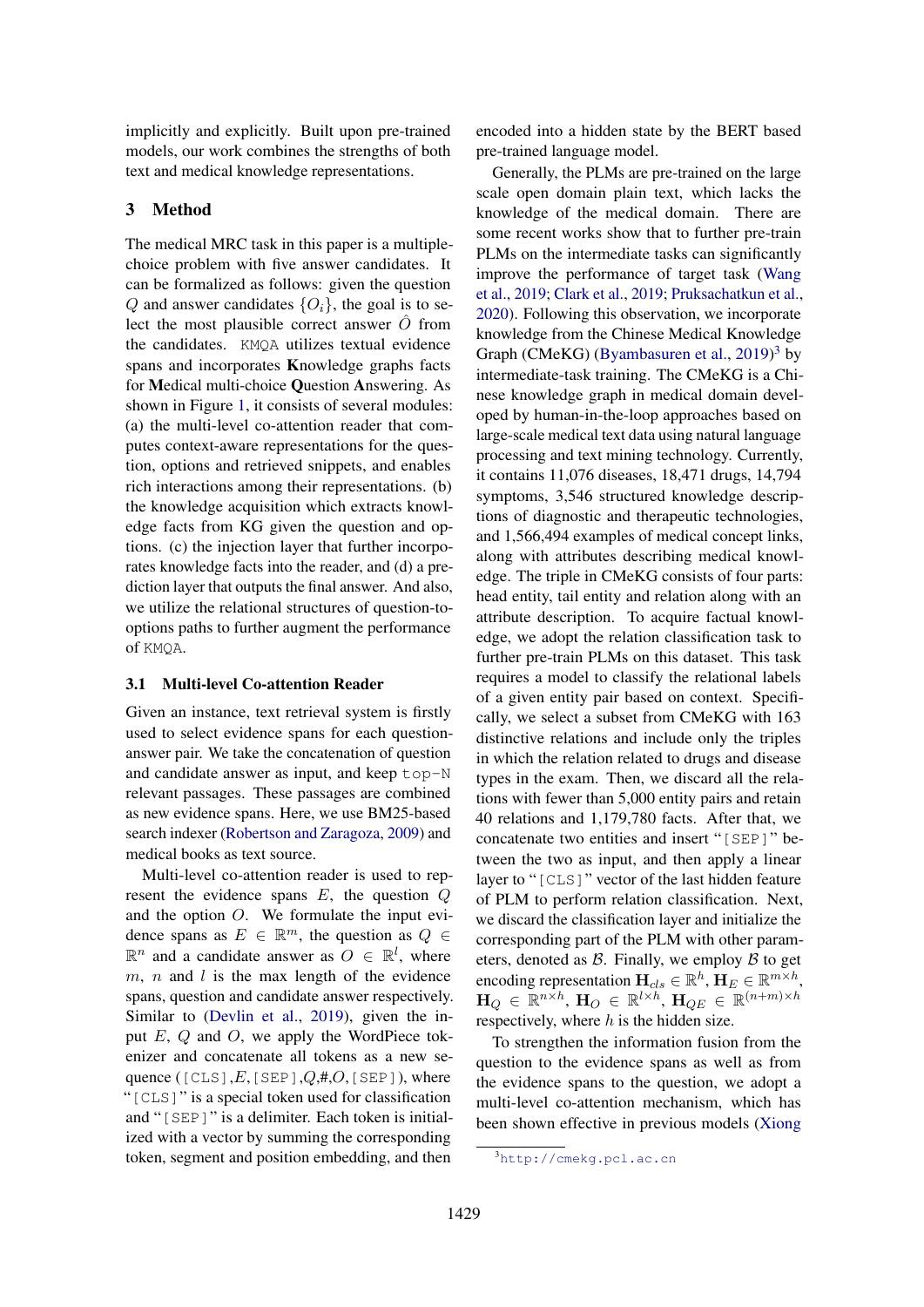

Figure 1: Overall architecture of the proposed KMQA, with multi-level co-attention reader (left) and the knowledge integration part (right) illustrated.

et al., 2017; Seo et al., 2017; Huang et al., 2019b). Taking the candidate answer representation *O* as input, we compute three types of attention weights to capture its correlation to the question, the evidence, and both the evidence and question, and get question-attentive, evidence-attentive, and question and evidence-attentive representations:

$$
\tilde{\mathbf{H}}_O = \mathbf{H}_O \mathbf{W}_t + \boldsymbol{b}_t, \tag{1}
$$

$$
\mathbf{A}_O^Q = \text{Softmax}(\tilde{\mathbf{H}}_O \mathbf{H}_Q^\top) \mathbf{H}_Q \in \mathbb{R}^{l \times h},\tag{2}
$$

$$
\mathbf{A}_O^E = \text{Softmax}(\tilde{\mathbf{H}}_O \mathbf{H}_E^\top) \mathbf{H}_E \in \mathbb{R}^{l \times h},\tag{3}
$$

$$
\mathbf{A}_{O}^{QE} = \text{Softmax}(\tilde{\mathbf{H}}_{O}\mathbf{H}_{QE}^{\top})\mathbf{H}_{QE} \in \mathbb{R}^{l \times h},\qquad(4)
$$

where  $W_t$  and  $b_t$  are learnable parameters. Next we fuse these representations as follows:

$$
\mathbf{T}_O = \text{LSTM}([\mathbf{A}_O^Q; \mathbf{A}_O^E; \mathbf{A}_O^{QE}]) \in \mathbb{R}^{l \times h},\tag{5}
$$

where  $\left[\cdot\right]$  denotes concatenation operation. Finally, we apply column-wise max and mean pooling on  $T_O$  and concatenate it with  $H_{cls}$ . It obtains the new option representation  $\tilde{\mathbf{T}}_O \in \mathbb{R}^{3h}$ .

#### 3.2 Knowledge Acquisition

In this section, we describe the method to extract knowledge facts from knowledge graph in details. Once the knowledge is determined, we can choose the appropriate integration mechanism for further knowledge injection, such as attention mechanism (Sun et al., 2018; Yang et al., 2019; Ma et al., 2019), pre-training tasks (He et al., 2019) and multi-task training (Xia et al., 2019).

Given a question *Q* and a candidate answer *O*, we first identify the entity and its type in the text by entity linking. The identified entity exactly matches the concept in KG. We also perform soft

## Algorithm 1 Knowledge Acquisition Algorithm

- **Require:** Question *q* and entities  $\mathcal{E}_Q = \{e\}$ , option facts  $S_O = \{(h, r, t)\}\$ , embedding function  $\mathcal{F}$ , template function g
- 1: Translate triple  $s_j = (h_j, r_j, t_j) \in S_O$  to general text  $p_j$ using g
- 2: if  $\mathcal{E}_Q$  is empty set **then**<br>3: Calculate knowledge
- Calculate knowledge-based option scores for each  $p_j$ using the word mover's distance wmd $(\mathcal{F}(q), \mathcal{F}(p_i))$
- 4: return top-K option facts ranking by score in the ascending order
- 5: end if
- 6: Initialize similarity vector  $\mathbf{o} \in \mathbb{R}^{|S_O|}$  with infinities.
- 7: Calculate the entity-to-triple score  $c_{i,j}$  of entity  $e_i$  with transformed text  $p_j$ : wmd $(\mathcal{F}(e_i), \mathcal{F}(p_j))$
- 8: Set the j-th element of similarity vector  $o_j =$  $\min_{i \in \mathcal{E}_Q}$  { $c_{i,j}$ }
- 9: return  $\text{top-K}$  option facts ranking by  $\text{o}$  in the ascending order

matching of part-of-speech rules and filter out stop words, and obtain key entities for *Q* according to category description, such as "*western medicine*", "*symptoms*", "*Chinese herbal medicine*" as *EQ*. After that, we retrieve all triples  $S_O$  whose head or tail contains the entities of *O* as knowledge facts for this option. For these knowledge facts, we first convert head-relation-tail tokens into regular words by template function g in order to generate a pseudo-sentence. For example, "(*chronic hepatitis B*, *Site of disease*, *Liver*)" is converted to "*The site of disease of chronic hepatitis B is liver*". Then we can get re-rank option facts for each question-answer pair with the method shown in Algorithm 1, which uses the word mover's distance (Kusner et al., 2015) as similarity function empirically. The reason we apply it is to be able to find higher-quality knowledge facts that are more relevant to current option and input them into the model. The embedding function  $\mathcal F$  here is the mean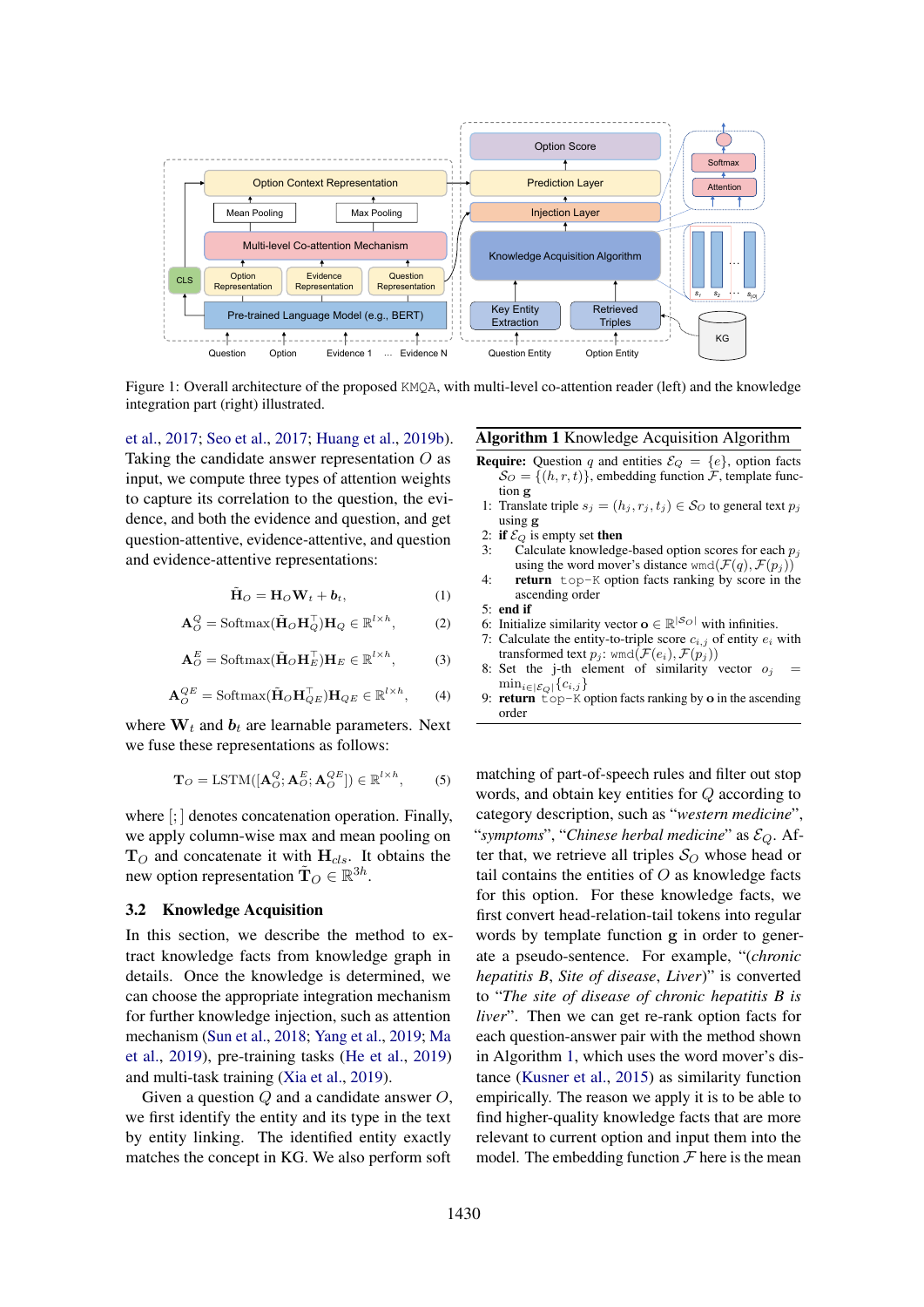pooling of sentence word vectors. The word embedding uses 200-dimension pre-trained embedding for Chinese words and phrases (Song et al., 2018). Although not perfect, the triple text found by Algorithm 1 does provide some useful information that can help the model find the correct answer.

## 3.3 Knowledge Injection and Answer Prediction

We first concatenate the returned option fact text as *F*, and then use the *B* to generate an embedding of this pseudo-sentence:

$$
\mathbf{H}_F = \mathcal{B}(F). \tag{6}
$$

Let  $\mathbf{H}_F \in \mathbb{R}^{s \times h}$  be the concatenation of the final hidden states, where *s* is max length, and we then adopt the attention mechanism to model the interaction between  $H_F$  and the PLMs encoding output of question H*Q*:

$$
\mathbf{\mathcal{M}}_{FQ} = (\mathbf{W}_{fq} \circ \mathbf{H}_F) \mathbf{H}_Q^\top, \tag{7}
$$

$$
\mathbf{A}_Q^F = \text{Softmax}(\mathbf{\mathcal{M}}_{FQ}) \mathbf{H}_Q, \tag{8}
$$

$$
\mathbf{A}_F^Q = \text{Softmax}(\mathbf{M}_{FQ}) \text{Softmax}(\mathbf{M}_{FQ}^\top) \mathbf{H}_F, \quad (9)
$$

$$
\mathbf{H}_{\boldsymbol{F}\boldsymbol{Q}} = [\mathbf{H}_{F}; \mathbf{A}_{Q}^{F}; \mathbf{H}_{F} \circ \mathbf{A}_{Q}^{F}; \mathbf{H}_{F} \circ \mathbf{A}_{F}^{Q}], \qquad (10)
$$

$$
\mathbf{T}_F = \text{Tanh}(\mathbf{H}_{\boldsymbol{FQ}}\mathbf{W}_{proj}),\tag{11}
$$

where element-wise multiplication is denoted by  $\circ$ . Specifically,  $H_F$  is linear transformed using  $\mathbf{W}_{fq} \in \mathbb{R}^{s \times h}$ . Then, the similarty matrix  $\mathcal{M}_{FO} \in$  $\mathbb{R}^{s \times n}$  is computed using standard attention. Then we use  $\mathcal{M}_{FQ}$  to compute question-to-knowledge attention  $\mathbf{A}_Q^F \in \mathbb{R}^{s \times h}$  and knowledge-to-question attention  $A_F^Q \in \mathbb{R}^{s \times h}$ . Finally, the question-aware knowledge textual representation  $\mathbf{T}_F \in \mathbb{R}^{s \times h}$  is computed, where  $\mathbf{W}_{proj} \in \mathbb{R}^{4h \times h}$ . Finally, max pooling and mean pooling are applied on the  $T_F$  to generate final knowledge representation  $\tilde{\mathbf{T}}_F \in \mathbb{R}^{2h}$ . In the output layer, we combine textual representation  $T_O$  with the knowledge representation  $T_F$ . For each candidate answer  $O_i$ , we compute the loss as follows:

$$
\mathbf{T}_C = [\tilde{\mathbf{T}}_O; \tilde{\mathbf{T}}_F],\tag{12}
$$

$$
Score(O_i|E,Q,F) = \frac{\exp(\mathbf{W}_{out}^{\top} \mathbf{T}_{C}^{i})}{\sum_{j=1}^{5} \exp(\mathbf{W}_{out}^{\top} \mathbf{T}_{C}^{j})},
$$
 (13)

where  $\mathbf{W}_{out} \in \mathbb{R}^{1 \times 5h}$ . We add a simple feedforward classifier as the output layer which takes the contextualized representation  $T_C$  as input and outputs the answer score  $Score(O_i|E, Q, F)$ . Finally, the candidate with the highest score is chosen as the answer. The final loss function is obtained as follows:

$$
\mathcal{L} = -\frac{1}{C} \sum_{i} \log(Score(\hat{O}_i|E, Q, F)) + \lambda ||\theta||_2, \quad (14)
$$

where *C* is the number of training examples, and  $\hat{O}_i$ is the ground truth for the *i*-th example,  $\theta$  denotes all trainable parameters.

#### 3.4 Augmenting with Path Information

For concepts in question and options (remove entities that are not diseases, drugs, and symptoms), we combine them in pairs and retrieve all paths between them within 3 hops to form a sub-graph about the option. For example, (*chronic hepatitis B*  $\rightarrow$  *related diseases*  $\rightarrow$  *cirrhosis*  $\rightarrow$  *medical treatment*  $\rightarrow$  *entecavir*) is a path for (*chronic hepatitis B*, *entecavir*).

Then, we apply *L* layer graph convolutional networks (Kipf and Welling, 2017) to update the representation of the nodes, which is similar to (Lin et al., 2019; Yang et al., 2019). Here, we set *L* equals 2. The vector  $h_i^{(0)} \in \mathbb{R}^h$  for concept  $c_i$  in the sub-graph  $q$  is initialized by the average embedding vector of tokens similar to *§*3.2. Then, we update them at  $(l + 1)$ -th layer using the following equation:

$$
\mathbf{h}_{i}^{(l+1)} = \sigma(\mathbf{W}_{gen}\mathbf{h}_{i}^{(l)} + \sum_{j \in \mathcal{N}_{i}} \frac{1}{|\mathcal{N}_{i}|} \mathbf{W}_{gen}\mathbf{h}_{j}^{(l)}), \quad (15)
$$

where  $\mathcal{N}_i$  is the neighboring nodes,  $\sigma$  is ReLU activation function, W*gcn* is the weight vector. After that, we update *i*-th tokens representation  $t_i \in T_O$ with the corresponding entity vector via a sigmoid gate to the new token representation  $t_i$ :

$$
g_i = \text{Sigmoid}\left(\mathbf{W}_s\left[\boldsymbol{t}_i;\boldsymbol{h}_i^L\right]\right),\tag{16}
$$

$$
\boldsymbol{t}'_i = g_i \circ \boldsymbol{t}_i + (1 - g_i) \circ \boldsymbol{h}_i^L. \tag{17}
$$

#### 4 Dataset

We use the National Licensed Pharmacist Examination in China  $4$  as the source of questions. The exam is a comprehensive evaluation of the professional skills of candidates. Medical practitioners have to pass the examination to obtain the qualification for licensed pharmacist in China. Passing the

<sup>4</sup> http://english.nmpa.gov.cn/2019-07/ 19/c\_389177.htm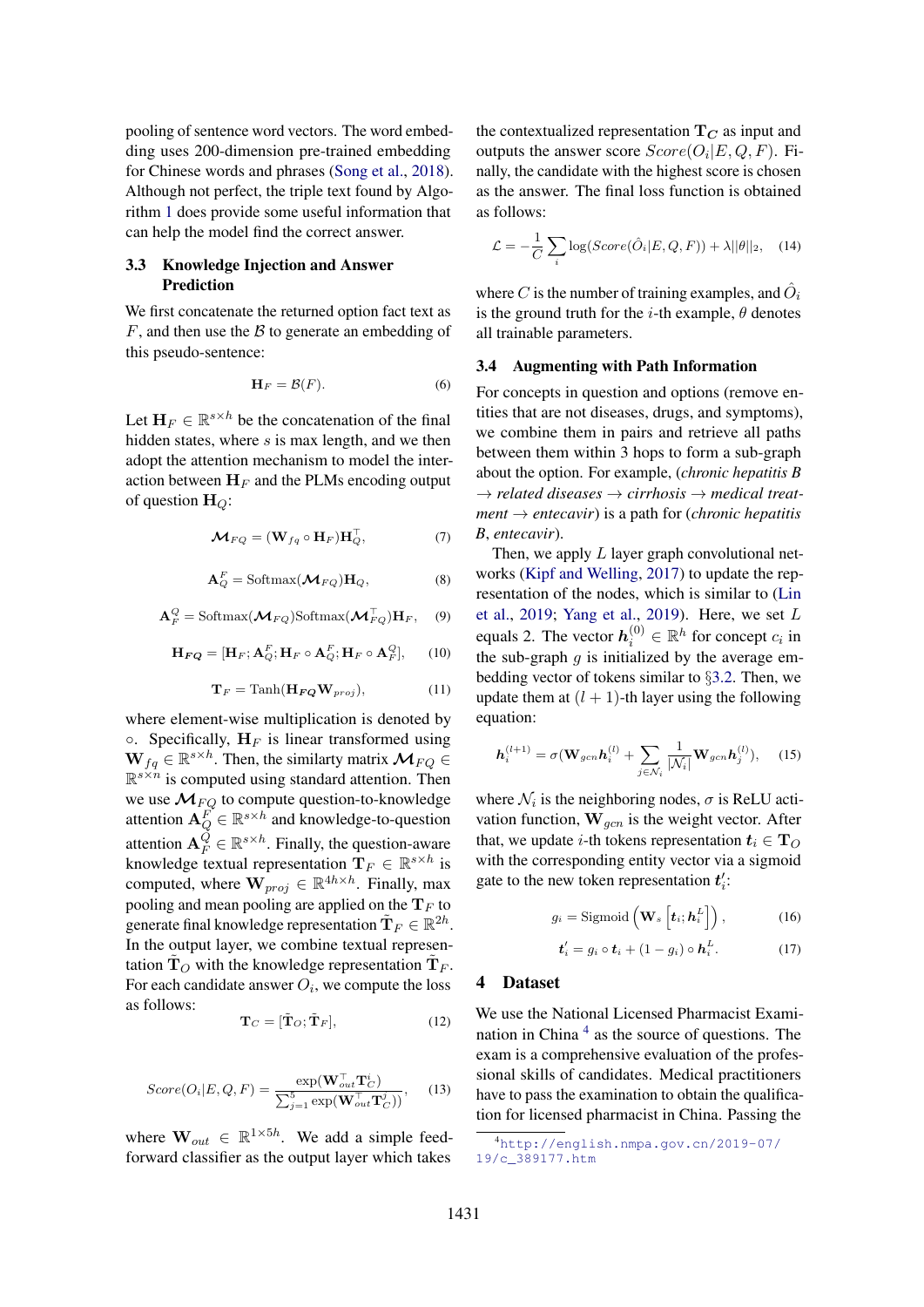exam requires getting a minimum of 60% of the total score. The pharmacy comprehensive knowledge and skills part of the exam consists of 600 multiple-choice problems over four categories. To test the generalizability of MRC models, we use the examples of this part in the previous five years (2015-2019) as the test set, and exclude questions of multiple-answer type. In addition to that, we also collected over 24,000 problems from the Internet and exercise books. After removing duplicates and incomplete questions (e.g. no answer), we randomly divide it into training, development sets according to a certain ratio, and remove the problems similar to the test set according to the condition that the edit distance is less than 0.1. The detailed statistics of the final problem set, named as NLPEC, are shown in Table 2.

|                                   | Train  | Dev   | Test  |
|-----------------------------------|--------|-------|-------|
| # Questions                       | 18,703 | 2,500 | 550   |
| Avg. words of questions           | 16.72  | 17.15 | 42.82 |
| Avg. words of candidate options   | 3.48   | 3.38  | 3.62  |
| Avg. words of retrieval evidences | 84.17  | 81.75 | 86.09 |
| Avg. sentences of each evidence   | 3.82   | 3.79  | 4.02  |
| Candidate options per problem     |        | 5     |       |

Table 2: Statistics of our NLPEC dataset.

We use the official exam guide book of the National Licensed Pharmacist Examination as text source (NMPA, 2018). It has 20 chapters, including pharmaceutical practice and medication, selfmedication for common diseases, and medication for organ system diseases. The book covers most of the necessary contents of the examination. In order to ensure the quality of retrieval, we first convert it into structured electronic versions through OCR tools, and then manually proofread and divide all the texts into paragraphs. Meanwhile, we also extract passages from other literature and add it to the text source, including the pharmacological effects and clinical evaluation of various drugs, explanations of drug monitoring and descriptions of essential medicines.

## 5 Experiment

## 5.1 Experiment Settings

We use the Google-released BERT-base model as the PLM (Devlin et al., 2019). We also compare the performance of KMQA, which uses the pre-trained RoBERTa large model (Liu et al., 2019). The pretrained weights that we adopt are the version of whole word masking in Chinese text (Cui et al., 2019). Our model is also orthogonal to the choice

of the pre-trained language model. We use AdamW optimizer (Loshchilov and Hutter, 2019) with a batch size of 32 for model training. The initial learning rate, the maximum sequence length, the learning rate warmup proportion, the gradient accumulation steps, the training epoch, the hidden size  $h, \lambda$ , the number of evidence spans N, and the hyperparameter *K* are set to  $3 \times 10^{-5}$ , 512, 0.1, 8, 10, 768,  $1 \times 10^{-6}$ , 1, and 3 respectively. The learning parameters are selected based on the best performance on the development set. Our model takes approximately 22 hours to train with 4 NVIDIA Tesla V100. In order to reduce memory usage, in our implementation, we concatenate the knowledge text and the retrieved evidence spans, and then obtain separate encoding representations. For other models, the dimension of word embeddings is 200, the hidden size is 256, and the optimizer is Adam optimizer (Kingma and Ba, 2015). We also pretrained word embeddings on a large-scale Chinese medical text.

|                                          |      | Accuracy $(\% )$ |  |
|------------------------------------------|------|------------------|--|
| Model                                    | DEV  | <b>TEST</b>      |  |
| IR baseline                              | 36.4 | 34.1             |  |
| Random guess                             | 21.3 | 22.8             |  |
| Co-Matching (Wang et al., 2018)          | 56.1 | 45.8             |  |
| BiDAF (Seo et al., 2017)                 | 52.7 | 43.6             |  |
| SeaReader (Zhang et al., 2018)           | 58.2 | 48.4             |  |
| Multi-Matching (Tang et al., 2019)       | 58.4 | 48.7             |  |
| BERT-base (Devlin et al., 2019)          | 64.2 | 52.2             |  |
| <b>ERNIE</b> (Sun et al., 2019)          | 64.7 | 53.4             |  |
| RoBERTa-wwm-ext-large (Cui et al., 2019) | 70.8 | 57.9             |  |
| KMOA (BERT-base)                         | 67.9 | 57.1             |  |
| KMOA (RoBERTa-wwm-ext-large)             | 71.1 | 61.8             |  |

Table 3: Performance comparison on the test set. Additional details about baselines can be found in the Appendix.

#### 5.2 Main Results

The comparison between our method and previous works on the multi-choice question answering task over our dataset is shown in Table 3. IR baseline refers to the selection of answers using the ranking of the score of the retrieval system, and random guess refers to the selection of answers according to a random distribution. The third to fifth lines show the results of the previous stateof-the-art models. These models all employ the co-matching model and perform better than those two baselines. They use attention mechanisms to capture the correlation between retrieved evidence, questions, and candidate answers, and tend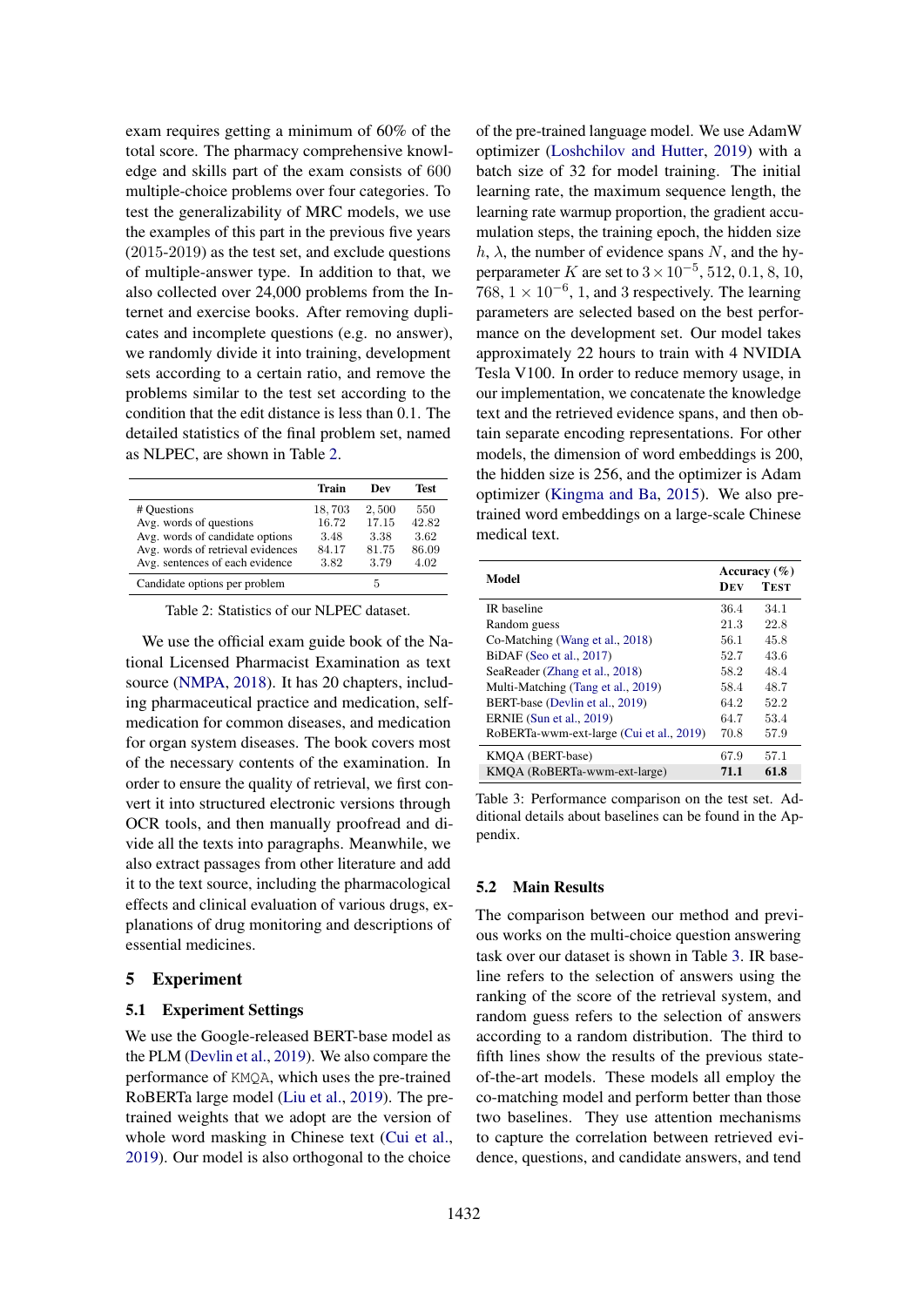to choose the answer that is closest to the semantics of the evidence. Pre-trained language models with fine-tuning achieve more than 18% improvement over baselines. By fusion of knowledge source and text over BERT-base, the performance is further improved, which demonstrates our assumption that incorporating knowledge from the structure source can further enhance the option contextual understanding of BERT-base. Furthermore, our single model of KMQA-RoBERTa large, which employs RoBERTa large model pre-trained with whole word mask achieves better performance on both development set and test set and also outperforms RoBERTa large. This result also slightly surpasses the human passing score. These results demonstrate the effectiveness of our method.

| <b>Types</b>                  | Number | Accuracv |
|-------------------------------|--------|----------|
| <b>Statement Best Choice</b>  | 200    | 64.0     |
| <b>Best Compatible Choice</b> | 257    | 58.4     |
| Case Summary Best Choice      | 90     | 66.7     |
| Conceptual Knowledge          | 279    | 61.3     |
| <b>Situational Analysis</b>   | 42     | 64.3     |
| Logical Reasoning             | 226    | 62.0     |
| <b>Positive Questions</b>     | 433    | 61.9     |
| <b>Negative Questions</b>     | 114    | 61.4     |

Table 4: Performance of our model on different question category.

In the exam, the questions are divided into three types, namely, type A (statement best choice), type B (best compatible choice), and type C (case summary best choice). The evaluation results are listed in Table 4. We observe that the best compatible choice type accounts for the highest proportion of the questions, and the model performance is lower than the other two. According to the different methods required for answering questions, we further divide them into three types: conceptual knowledge, situational analysis, and logical reasoning. For the problem of conceptual knowledge, they account for a lot and are usually related to specific concept knowledge. It means that we also need to improve our retrieval module. According to the needs of the problem to be deduced in a positive or negative direction, we divide the problem into two categories: positive questions and negative questions. We find that their performance is similar, but the positive part accounts for a more significant proportion.

#### 5.3 Ablation Study

To study the effect of each KMQA component, we also conduct ablation experiments. The results are shown in Table 5. From the experimental results, if there is no external information but only questions and options, the model is only 2.5% higher than the retrieval baseline. After adding the information retrieved by the text retrieval model and knowledge graph, the model is improved by 26.3% and 6.4% respectively, which shows the effectiveness of external information. Further, we find that pre-training on relation classification can also improve the performance of our downstream QA tasks. When the path information from the question to the option is further added, the model has 0.8% improved accuracy. If we only use retrieved snippets from reference books with the co-attention mechanism, the model has more performance drops. We also change the hyper-parameter *K*, and results show that the setting  $K = 3$  performs best. Due to the max length of BERT model, a larger *K* will not bring more improvements.

| Model                       | <b>Accuracy</b> (DEV) |
|-----------------------------|-----------------------|
| Ours (BERT-base)            | 67.9                  |
| w/o relation classification | 66.4                  |
| w/o extracted facts         | 65.2                  |
| w/o path information        | 67.1                  |
| w/o text source             | 45.3                  |
| w/o knowledge source        | 64.6                  |
| only option                 | 38.9                  |
| $K = 1$ (RoBERTa)           | 70.2                  |
| $K = 2 (ROBERTa)$           | 70.6                  |
| $K = 3 (ROBERTa)$           | 71.1                  |

Table 5: Ablation study in development set.

#### 5.4 Case Study

As shown in Table 6, we choose an example to visualize joint reasoning using KG and retrieval text. In Example 1 of Table 6, we find that limited by the process of retrieval, some of the descriptions of the indications of the option are not completely relevant to the question stem, and the paragraphs contain descriptions of the chemical composition of this drug, which is noisy for answering the question. In contrast, our model is able to answer this question using both KG and textual evidence, alleviating the noise problem to some extent. Since many of the questions in our dataset are about diseases and drugs that require descriptions of their underlying meanings, using the medical KG may be the most convenient for our research.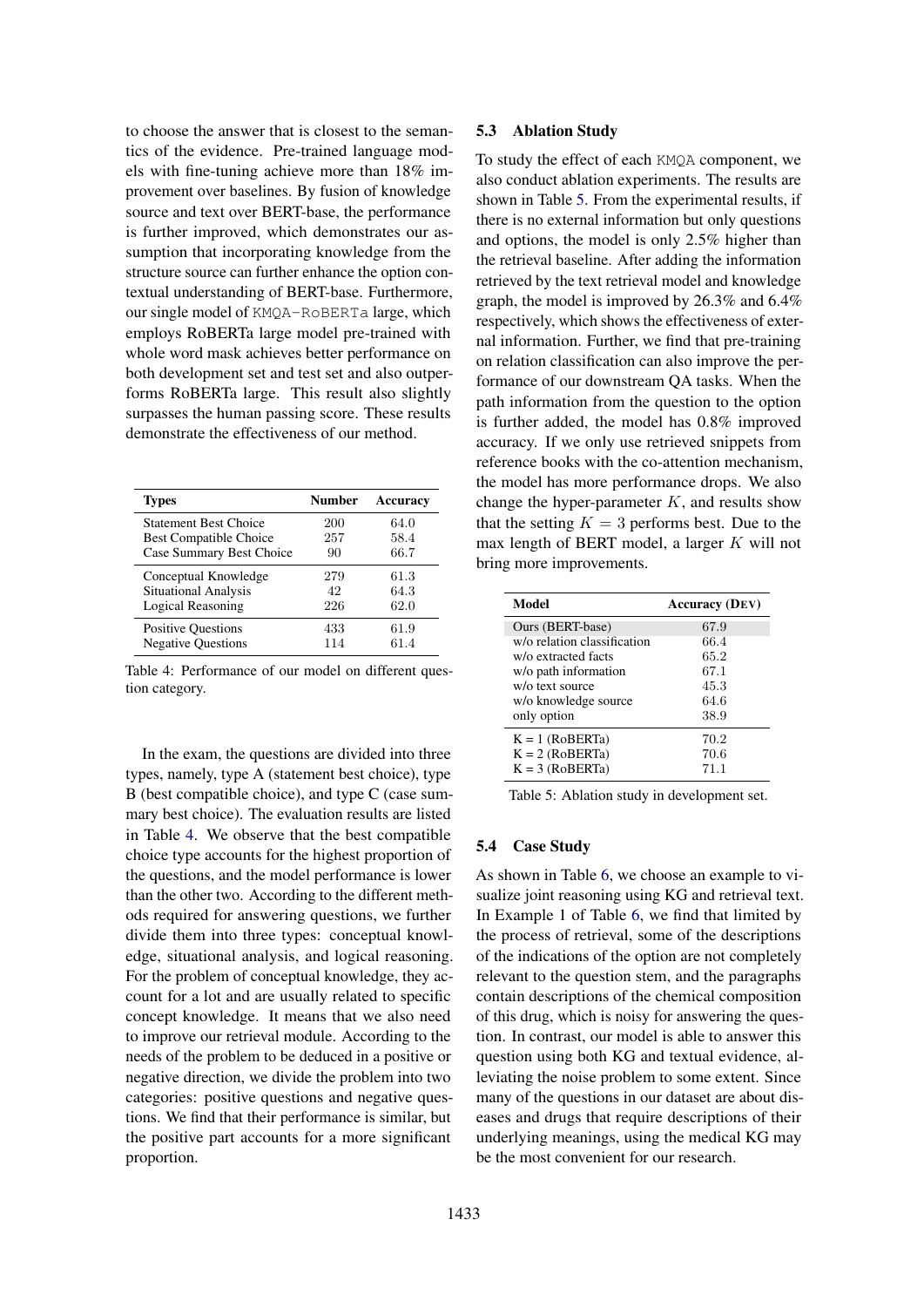| <b>Type</b> | <b>Examples</b>                                                                                                                                                                                              |  |  |  |
|-------------|--------------------------------------------------------------------------------------------------------------------------------------------------------------------------------------------------------------|--|--|--|
| Positive    | <b>Question</b> : 患者, 男, 38岁, 因腹部受寒致胃痉挛性疼痛, 应选用的药物是? The patient, male, 38 years old, suffers from stomach                                                                                                   |  |  |  |
| Example     | spasmodic pain caused by abdominal cold. Which of the following drugs should be chosen?                                                                                                                      |  |  |  |
|             | Options: √ (A). 山莨菪碱 Anisodamine. × (B). 布洛芬 Ibuprofen. × (C). 麦角胺咖啡因 Ergotamine caffeinee. × (D). 卡马西平                                                                                                      |  |  |  |
|             | Carbamazepine. $\times$ (E). 吗啡 Morphine.                                                                                                                                                                    |  |  |  |
|             | Evidence spans: 对腹痛较重者或反复呕吐性腹泻者腹痛剧烈时可服山莨菪碱片, 一次5mg, 一日3次或痛时服用 山莨若碱与莨                                                                                                                                         |  |  |  |
|             | 菪碱在结构上的区别是, 结构中醇部分为6-(S)-羟基莨菪醇 (亦称山莨菪醇) , 与托品醇相比, 在6位多了一个β-取向的羟基, 这                                                                                                                                          |  |  |  |
|             | 使得山莨菪碱分子的极性增强, 难以透过血-脑屏障, 中枢作用很弱 Anisodamine tablets can be taken for severe abdominal pain or                                                                                                               |  |  |  |
|             | recurrent vomiting diarrhea when abdominal pain is severe, 5 mg once, 3 times a day or when pain occurs The structural difference between                                                                    |  |  |  |
|             | anisodamine and scopolamine is that the alcohol part in the structure is 6-(S)-hydroxy scopolamine (also known as anisodamine), which has                                                                    |  |  |  |
|             | a $\beta$ -oriented hydroxyl group at the 6-position compared with tropinol, which makes the polarity of the anisodamine molecule enhanced, it is                                                            |  |  |  |
|             | difficult to penetrate the blood-brain barrier, and the central role is weak                                                                                                                                 |  |  |  |
|             | Knowledge facts: 1. (山莨菪碱, 适应症, 疼痛) The indication for anisodamine is pain.                                                                                                                                  |  |  |  |
|             | 2. (山莨菪碱, 适应症, 胃肠绞痛) The indication for anisodamine is spasm.                                                                                                                                                |  |  |  |
|             | 3. (山莨菪碱, 适应症, 痉挛) The indication for anisodamine is gastrointestinal colic.                                                                                                                                 |  |  |  |
|             | A sample path: 胃痉挛 → 相关疾病 → 胃病 → 临床症状及体征 → 急性单纯性胃炎 → 治疗方案 → 山莨菪碱                                                                                                                                             |  |  |  |
|             | gastric spasm $\rightarrow$ related diseases $\rightarrow$ gastropathy $\rightarrow$ clinical symptoms and signs $\rightarrow$ acute simple gastritis $\rightarrow$ treatment plan $\rightarrow$ anisodamine |  |  |  |
| Negative    | Question: 从事驾车、高空作业的患者不宜服用的药物是? Which drugs should not be taken by patients engaged in driving and high                                                                                                      |  |  |  |
| Example 1   | altitude work?                                                                                                                                                                                               |  |  |  |
| (Noisy      | Golden answer: 氯苯那敏 Chlorpheniramine                                                                                                                                                                         |  |  |  |
| Evidence)   | Predicted distractor: 伪麻黄碱 Pseudoephedrine                                                                                                                                                                   |  |  |  |
|             | Evidence spans: 组胺H2受体阻断剂雷尼替丁、西咪替丁、法莫替丁能引起幻觉、定向力障碍。因此、对驾车司机、高空作业者、                                                                                                                                           |  |  |  |
|             | 精密仪器操作者慎用,或提示在服用后休息6h再从事工作。 Histamine H2 receptor blockers ranitidine, cimetidine and famotidine can                                                                                                         |  |  |  |
|             | cause hallucination and disorientation. Therefore, drivers, high-altitude operators, precision instrument operators should be cautious to use, or                                                            |  |  |  |
|             | prompt to rest for 6 hours before working.                                                                                                                                                                   |  |  |  |
|             | Knowledge facts: (氯苯那敏,注意事项, 驾驶员、机械操作人员在工作进行时不宜使用)。 The precaution of chlorpheniramine is that it                                                                                                            |  |  |  |
|             | should not be used by drivers and mechanical operators during work.                                                                                                                                          |  |  |  |
|             | Evidence spans of wrong answer: 氨酚伪麻美芬片II/氨麻苯美片、美扑伪麻片中还含有H1受体拮抗剂成分, 可能引起头晕、                                                                                                                                  |  |  |  |
|             | 嗜睡, 故服药期间不宜驾车或高空作业、操纵机器 , paracetamol pseudoephedrine tablets II/amphetamine tablets, and melphalan                                                                                                          |  |  |  |
|             | pseudoephedrine tablets also contain H1 receptor antagonist components, which may cause dizziness and sleepiness. So, it is inappropriate to                                                                 |  |  |  |
|             | drive or operate machines at high altitude during medication administration                                                                                                                                  |  |  |  |
| Negative    | Question: 下列中药、化学药联合应用, 不存在重复用药的是? The following Chinese medicine and chemical medicine are used together.                                                                                                   |  |  |  |
| Example 2   | Which option does not exist for repeated medicine?                                                                                                                                                           |  |  |  |
| (Weak       | Golden answer: 曲克芦丁片+维生素C片 Troxerutin Tablets + Vitamin C Tablets                                                                                                                                            |  |  |  |
| Reasoning)  | Predicted distractor: 珍菊降压片+氢氯噻嗪片 Zhenju Antihypertensive Tablets + Hydrochlorothiazide Tablets                                                                                                              |  |  |  |
|             | (2) 充分询问进食情况及用药史, 避免重复用药引发维生素D中毒 (2) Fully inquire about food intake and<br>Evidence spans:                                                                                                                  |  |  |  |
|             | medication history to avoid vitamin D poisoning caused by repeated medication                                                                                                                                |  |  |  |
|             | Knowledge facts of wrong answer: (珍菊降压片, 注意事项, 对氢氯噻嗪、可乐定、磺胺类药物过敏者忌用) The precautions of Zhenju                                                                                                               |  |  |  |
|             | Antihypertensive Tablets are to avoid the use of hydrochlorothiazide, clonidine and sulfonamides in allergic patients                                                                                        |  |  |  |

Table 6: Case study and error examples of the proposed KMQA.

In addition, we randomly select 50 errors made by our approach from the test set, and categorize them into 4 groups:

Information Missing: In 44% of the errors, the retrieved evidence and extracted knowledge cannot provide useful information to distinguish different answer candidates, which is the major error type in our model. Taking the case "*What does the abbreviation - p.c. - stand for in prescription?*" as an example, to correctly predict the answer, we need to know that "*p.c.*" is the abbreviation that means "*after meals*" (from the Latin "*post cibum*").

Noisy Evidence: In 32% of the errors, the model is misled by noisy knowledge of other wrong answers. The reason may be that the context is too long and overlaps with the problem description. For example, in Example 2 of Table 6, both the right answer and wrong prediction could be potentially selected by retrieval evidence. However, we can intuitively get the answer through mutual verification of essential information in KG and retrieved texts.

Weak Reasoning Ability: 14% of the errors are due to the weak reasoning ability of the model, such as the understanding of symbolic units in options. For example, in Example 3 of Table 6, the model needs to first understand the joint meaning of options using common sense, and then eliminate the wrong answer with counterfactual reasoning through knowledge and text.

Numerical Analysis: 10% of the errors are from mathematical calculation and analysis questions. The model cannot handle the question like "*To prepare 1000ml 70% ethanol with 95% ethanol and distilled water, what is the volume of 95% ethanol needed?*" properly since it cannot be directly entailed by the given paragraph. Instead, it requires mathematical calculation and reasoning ability of the model.

## 6 Conclusion

In this work, we explore how to solve multi-choice reading comprehension tasks in the medical field based on the examination problems of licensed pharmacists, and propose a novel model KMQA. It explicitly combines knowledge and pre-trained models into a unified framework. Moreover, KMQA implicitly takes advantage of factual information via learning from an intermediate task and also transfers structural knowledge to enhance entity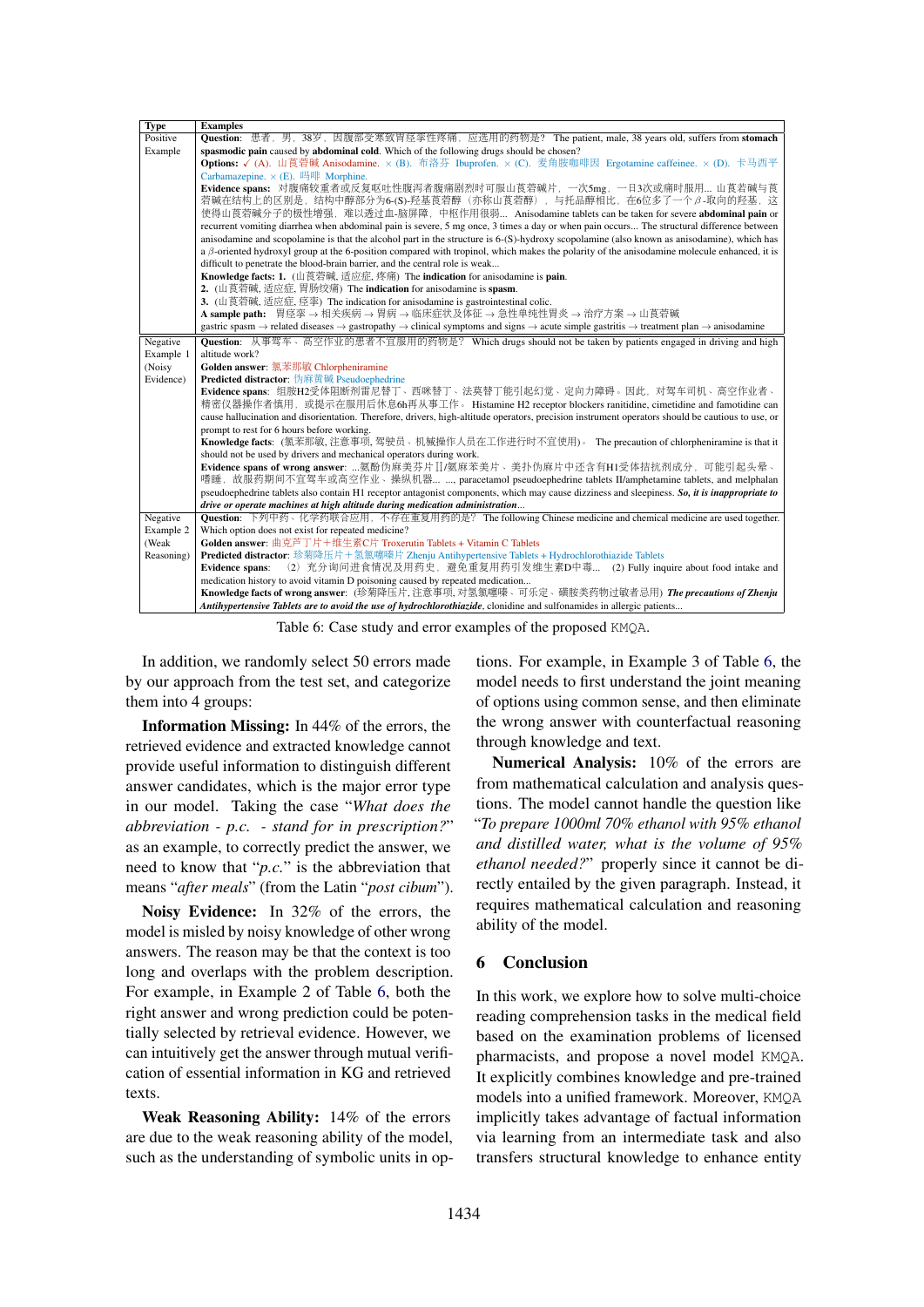representation. On the test set from the real world, the KMQA is the single model that outperforms the human pass line. In the future, we will explore how to apply our model to more domains, and enhance the interpretability of the reasoning path when the model answers questions.

#### Acknowledgements

We thank the anonymous reviewers for their insightful comments and suggestions. This work is supported by Natural Science Foundation of China (61872113, U1813215, 61876052), Strategic Emerging Industry Development Special Funds of Shenzhen (JCYJ20180306172232154), and the fund of the joint project with Beijing Baidu Netcom Science Technology Co., Ltd.

#### References

- Iz Beltagy, Arman Cohan, and Kyle Lo. 2019. Scibert: Pretrained contextualized embeddings for scientific text. *arXiv preprint arXiv:1903.10676*.
- Odma Byambasuren, Yunfei Yang, Zhifang Sui, Damai Dai, Baobao Chang, Sujian Li, and Hongying Zan. 2019. Preliminary study on the construction of chinese medical knowledge graph. *Journal of Chinese Information Processing*.
- Qian Chen, Xiaodan Zhu, Zhen-Hua Ling, Si Wei, Hui Jiang, and Diana Inkpen. 2017. Enhanced LSTM for natural language inference. In *ACL*.
- Christopher Clark, Kenton Lee, Ming-Wei Chang, Tom Kwiatkowski, Michael Collins, and Kristina Toutanova. 2019. Boolq: Exploring the surprising difficulty of natural yes/no questions. In *NAACL-HLT*.
- Yiming Cui, Wanxiang Che, Ting Liu, Bing Qin, Ziqing Yang, Shijin Wang, and Guoping Hu. 2019. Pre-training with whole word masking for chinese bert. *arXiv preprint arXiv:1906.08101*.
- Jacob Devlin, Ming-Wei Chang, Kenton Lee, and Kristina Toutanova. 2019. BERT: pre-training of deep bidirectional transformers for language understanding. In *NAACL-HLT*.
- Yu Fang, Shimin Yang, Siting Zhou, Minghuan Jiang, and Jun Liu. 2013. Community pharmacy practice in china: past, present and future. *International Journal of Clinical Pharmacy*.
- Kelvin Guu, Kenton Lee, Zora Tung, Panupong Pasupat, and Ming-Wei Chang. 2020. Realm: Retrievalaugmented language model pre-training. In *ICML*.
- Bin He, Di Zhou, Jinghui Xiao, Qun Liu, Nicholas Jing Yuan, Tong Xu, et al. 2019. Integrating graph

contextualized knowledge into pre-trained language models. *arXiv preprint arXiv:1912.00147*.

- Kexin Huang, Jaan Altosaar, and Rajesh Ranganath. 2019a. Clinicalbert: Modeling clinical notes and predicting hospital readmission. *arXiv preprint arXiv:1904.05342*.
- Lifu Huang, Ronan Le Bras, Chandra Bhagavatula, and Yejin Choi. 2019b. Cosmos QA: machine reading comprehension with contextual commonsense reasoning. In *EMNLP-IJCNLP*.
- Qiao Jin, Bhuwan Dhingra, Zhengping Liu, William Cohen, and Xinghua Lu. 2019. Pubmedqa: A dataset for biomedical research question answering. In *EMNLP-IJCNLP*.
- Rie Johnson and Tong Zhang. 2017. Deep pyramid convolutional neural networks for text categorization. In *ACL*.
- Yoon Kim. 2014. Convolutional neural networks for sentence classification. In *EMNLP*.
- Diederik P. Kingma and Jimmy Ba. 2015. Adam: A method for stochastic optimization. In *ICLR*.
- Thomas N. Kipf and Max Welling. 2017. Semisupervised classification with graph convolutional networks. In *ICLR*.
- Matt J. Kusner, Yu Sun, Nicholas I. Kolkin, and Kilian Q. Weinberger. 2015. From word embeddings to document distances. In *ICML*.
- Tom Kwiatkowski, Jennimaria Palomaki, Olivia Redfield, Michael Collins, Ankur P. Parikh, Chris Alberti, Danielle Epstein, Illia Polosukhin, Jacob Devlin, Kenton Lee, Kristina Toutanova, Llion Jones, Matthew Kelcey, Ming-Wei Chang, Andrew M. Dai, Jakob Uszkoreit, Quoc Le, and Slav Petrov. 2019. Natural questions: a benchmark for question answering research. *Trans. Assoc. Comput. Linguistics*.
- Guokun Lai, Qizhe Xie, Hanxiao Liu, Yiming Yang, and Eduard H. Hovy. 2017. RACE: large-scale reading comprehension dataset from examinations. In *EMNLP*.
- Zhenzhong Lan, Mingda Chen, Sebastian Goodman, Kevin Gimpel, Piyush Sharma, and Radu Soricut. 2020. ALBERT: A lite BERT for self-supervised learning of language representations. In *ICLR*.
- Jinhyuk Lee, Wonjin Yoon, Sungdong Kim, Donghyeon Kim, Sunkyu Kim, Chan Ho So, and Jaewoo Kang. 2020. Biobert: a pre-trained biomedical language representation model for biomedical text mining. *Bioinformatics*.
- Kenton Lee, Ming-Wei Chang, and Kristina Toutanova. 2019. Latent retrieval for weakly supervised open domain question answering. In *ACL*.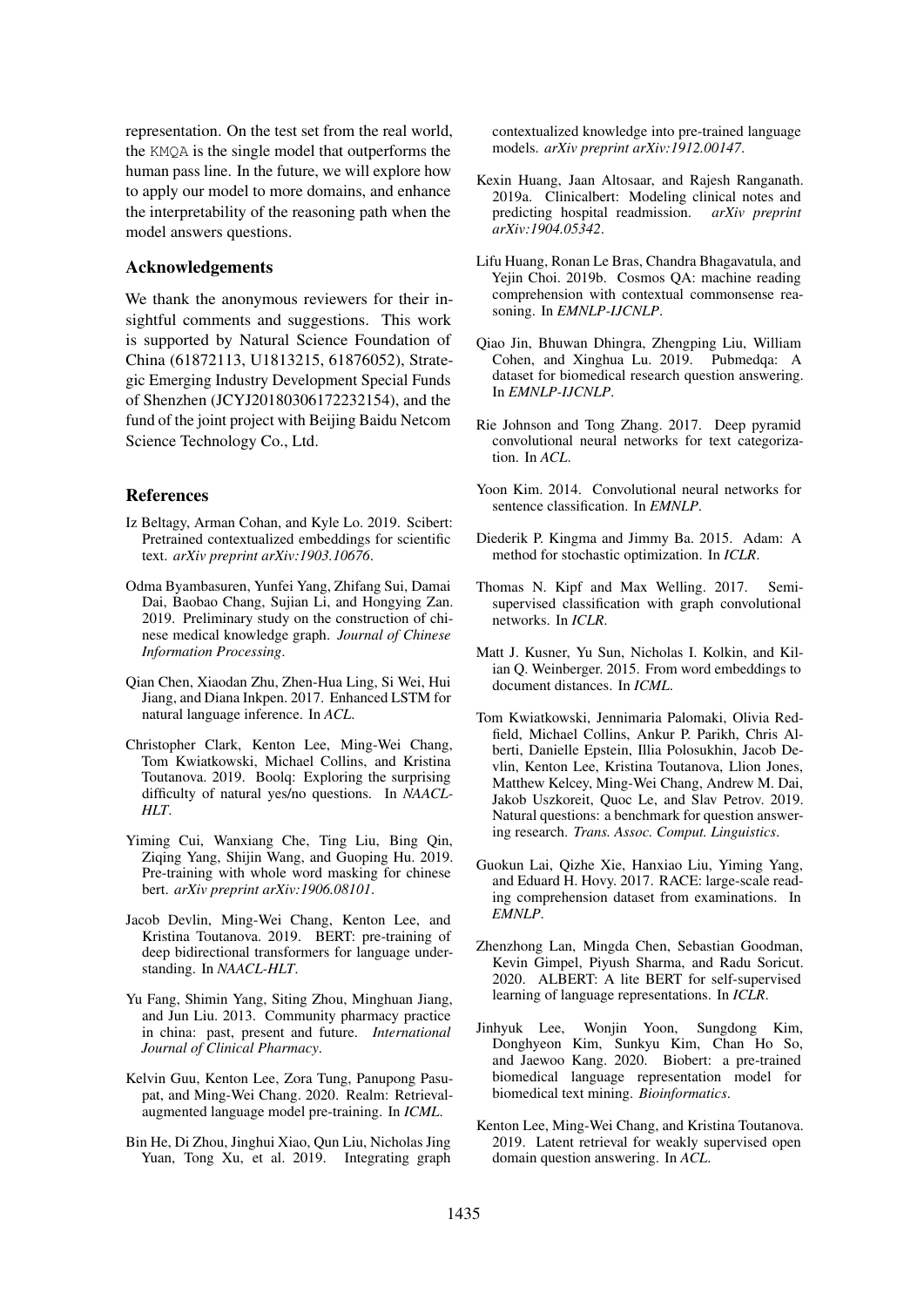- Bill Yuchen Lin, Xinyue Chen, Jamin Chen, and Xiang Ren. 2019. Kagnet: Knowledge-aware graph networks for commonsense reasoning. In *EMNLP-IJCNLP*.
- Yinhan Liu, Myle Ott, Naman Goyal, Jingfei Du, Mandar Joshi, Danqi Chen, Omer Levy, Mike Lewis, Luke Zettlemoyer, and Veselin Stoyanov. 2019. Roberta: A robustly optimized bert pretraining approach. *arXiv preprint arXiv:1907.11692*.
- Ilya Loshchilov and Frank Hutter. 2019. Decoupled weight decay regularization. In *ICLR*.
- Shangwen Lv, Daya Guo, Jingjing Xu, Duyu Tang, Nan Duan, Ming Gong, Linjun Shou, Daxin Jiang, Guihong Cao, and Songlin Hu. 2020. Graph-based reasoning over heterogeneous external knowledge for commonsense question answering. In *AAAI*.
- Kaixin Ma, Jonathan Francis, Quanyang Lu, Eric Nyberg, and Alessandro Oltramari. 2019. Towards generalizable neuro-symbolic systems for commonsense question answering. In *EMNLP*.
- Certification Center For Licensed Pharmacist of National Medical Products Administration in China NMPA. 2018. *National Licensed Pharmacist Exam Book 2019 Western Medicine Textbook Licensed Pharmacist Exam Guide Pharmacy Comprehensive Knowledge and Skills (Seventh Edition)*. China Medical Science and Technology Press.
- Anusri Pampari, Preethi Raghavan, Jennifer J. Liang, and Jian Peng. 2018. emrqa: A large corpus for question answering on electronic medical records. In *EMNLP*.
- Yada Pruksachatkun, Jason Phang, Haokun Liu, Phu Mon Htut, Xiaoyi Zhang, Richard Yuanzhe Pang, Clara Vania, Katharina Kann, and Samuel R Bowman. 2020. Intermediate-task transfer learning with pretrained models for natural language understanding: When and why does it work? In *ACL*.
- Pranav Rajpurkar, Robin Jia, and Percy Liang. 2018. Know what you don't know: Unanswerable questions for squad. In *ACL*.
- Pranav Rajpurkar, Jian Zhang, Konstantin Lopyrev, and Percy Liang. 2016. Squad: 100, 000+ questions for machine comprehension of text. In *EMNLP*.
- Stephen E. Robertson and Hugo Zaragoza. 2009. The probabilistic relevance framework: BM25 and beyond. *Found. Trends Inf. Retr.*
- Min Joon Seo, Aniruddha Kembhavi, Ali Farhadi, and Hannaneh Hajishirzi. 2017. Bidirectional attention flow for machine comprehension. In *ICLR*.
- Yan Song, Shuming Shi, Jing Li, and Haisong Zhang. 2018. Directional skip-gram: Explicitly distinguishing left and right context for word embeddings. In *NAACL-HLT*.
- Haitian Sun, Bhuwan Dhingra, Manzil Zaheer, Kathryn Mazaitis, Ruslan Salakhutdinov, and William W. Cohen. 2018. Open domain question answering using early fusion of knowledge bases and text. In *EMNLP*.
- Yu Sun, Shuohuan Wang, Yukun Li, Shikun Feng, Xuyi Chen, Han Zhang, Xin Tian, Danxiang Zhu, Hao Tian, and Hua Wu. 2019. Ernie: Enhanced representation through knowledge integration. *arXiv preprint arXiv:1904.09223*.
- Min Tang, Jiaran Cai, and Hankz Hankui Zhuo. 2019. Multi-matching network for multiple choice reading comprehension. In *AAAI*.
- George Tsatsaronis, Georgios Balikas, Prodromos Malakasiotis, Ioannis Partalas, Matthias Zschunke, Michael R. Alvers, Dirk Weissenborn, Anastasia Krithara, Sergios Petridis, Dimitris Polychronopoulos, Yannis Almirantis, John Pavlopoulos, Nicolas Baskiotis, Patrick Gallinari, Thierry Artières, Axel-Cyrille Ngonga Ngomo, Norman Heino, Eric ´ Gaussier, Liliana Barrio-Alvers, Michael Schroeder, Ion Androutsopoulos, and Georgios Paliouras. 2015. An overview of the BIOASQ large-scale biomedical semantic indexing and question answering competition. *BMC Bioinformatics*.
- George Tsatsaronis, Michael Schroeder, Georgios Paliouras, Yannis Almirantis, Ion Androutsopoulos, Éric Gaussier, Patrick Gallinari, Thierry Artières, Michael R. Alvers, Matthias Zschunke, and Axel-Cyrille Ngonga Ngomo. 2012. Bioasq: A challenge on large-scale biomedical semantic indexing and question answering. In *AAAI*.
- David Vilares and Carlos Gómez-Rodríguez. 2019. HEAD-QA: A healthcare dataset for complex reasoning. In *ACL*.
- Alex Wang, Jan Hula, Patrick Xia, Raghavendra Pappagari, R. Thomas McCoy, Roma Patel, Najoung Kim, Ian Tenney, Yinghui Huang, Katherin Yu, Shuning Jin, Berlin Chen, Benjamin Van Durme, Edouard Grave, Ellie Pavlick, and Samuel R. Bowman. 2019. Can you tell me how to get past sesame street? sentence-level pretraining beyond language modeling. In *ACL*.
- Shuohang Wang, Mo Yu, Jing Jiang, and Shiyu Chang. 2018. A co-matching model for multi-choice reading comprehension. In *ACL*.
- Jiangnan Xia, Chen Wu, and Ming Yan. 2019. Incorporating relation knowledge into commonsense reading comprehension with multi-task learning. In *CIKM*.
- Caiming Xiong, Victor Zhong, and Richard Socher. 2017. Dynamic coattention networks for question answering. In *ICLR*.
- An Yang, Quan Wang, Jing Liu, Kai Liu, Yajuan Lyu, Hua Wu, Qiaoqiao She, and Sujian Li. 2019. Enhancing pre-trained language representations with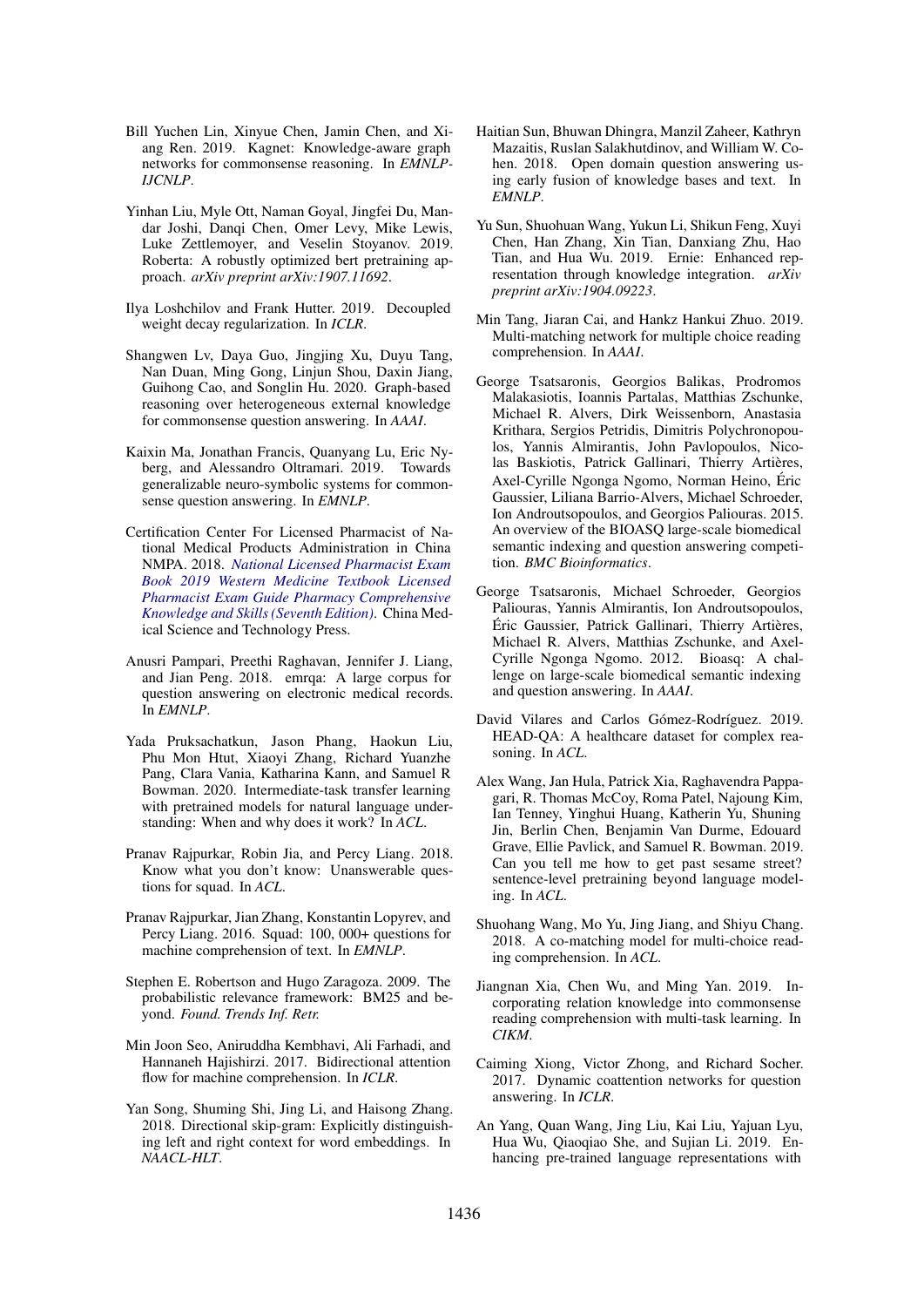rich knowledge for machine reading comprehension. In *ACL*.

- Wonjin Yoon, Jinhyuk Lee, Donghyeon Kim, Minbyul Jeong, and Jaewoo Kang. 2019. Pre-trained language model for biomedical question answering. In *Machine Learning and Knowledge Discovery in Databases - International Workshops of ECML PKDD 2019, Wurzburg, Germany, September 16-20, ¨ 2019, Proceedings, Part II*.
- Xiang Yue, Bernal Jimenez Gutierrez, and Huan Sun. 2020. Clinical reading comprehension: A thorough analysis of the emrqa dataset. In *ACL*.
- Xiao Zhang, Ji Wu, Zhiyang He, Xien Liu, and Ying Su. 2018. Medical exam question answering with large-scale reading comprehension. In *AAAI*.
- Haoxi Zhong, Chaojun Xiao, Cunchao Tu, Tianyang Zhang, Zhiyuan Liu, and Maosong Sun. 2020. JEC-QA: A legal-domain question answering dataset. In *AAAI*.

#### A Compared Methods

BiDAF (Seo et al., 2017) is a representative network for machine comprehension. It is a multistage hierarchical process that represents context at different levels of granularity and uses a bidirectional attention flow mechanism to achieve a query-aware context representation without early summarization.

Co-matching (Wang et al., 2018) uses the attention mechanism to match options with the context that composed of paragraphs and the question, and output the attention value to score the options. It is used to solve the single paragraph reading comprehension task of a single answer question.

Multi-Matching (Tang et al., 2019) applies the Evidence-Answer Matching and Question-Passage-Answer Matching module to gather matching information and integrate them to get the scores of options.

SeaReader (Zhang et al., 2018) is proposed to answer questions in clinical medicine using knowledge extracted from publications in the medical domain. The model extracts information with question-centric attention, document-centric attention, and cross-document attention, and then uses a gated layer for denoising.

BERT (Devlin et al., 2019) achieves remarkable state-of-the-art performance across a wide range of related tasks, such as textual entailment, natural language inference, question answering. It first

|                                          | TRAIN       | Dev    | TEST                   |
|------------------------------------------|-------------|--------|------------------------|
| # Knowledge facts                        | 1, 129, 780 | 50,000 | 50,000                 |
| Model                                    |             |        | <b>Accuracy (TEST)</b> |
| RoBERTa-wwm-ext-large (Cui et al., 2019) |             |        | 89.4                   |
| RoBERTa-wwm-ext-large (w/o fine-tuning)  |             |        | 50.8                   |
| BERT-base (Devlin et al., 2019)          |             |        | 88.8                   |
| BERT-base (w/o fine-tuning)              |             |        | 50.6                   |
| DPCNN (Johnson and Zhang, 2017)          |             |        | 82.6                   |
| TextCNN (Kim, 2014)                      |             |        | 67.8                   |
| ESIM (Chen et al., 2017)                 |             |        | 77.8                   |

Table 7: Data statistics of relation classification task and accuracy results.

trains a language model on an unsupervised largescale corpus, and then the pre-trained model is fine-tuned to adapt to downstream tasks.

RoBERTa (Liu et al., 2019) is based on BERT's language masking strategy and modifies key hyperparameters in BERT, including changing the target of BERT's next sentence prediction, and training with a larger bacth size and learning rate. It has achieved improved results than BERT on different data sets.

ERNIE (Sun et al., 2019) is designed to learn language representation enhanced by knowledge masking strategies, which includes entity-level masking and phrase-level masking. It achieves state-of-the-art results on five Chinese natural language processing tasks.

## B Relation Classification

We also show the dataset that used to pre-train on the relation classification task and the performance of the pre-trained models in this task. We compare several common text classification and matching models, including TextCNN (Kim, 2014), ESIM (Chen et al., 2017), DPCNN (Johnson and Zhang, 2017). For text classification, the input of the model is the concatenation of two entity words. For ESIM, the input layer is softmax multiclassification. Through learning with the relation classification task, pre-trained models achieve improved performance on the divided test set.

#### C Introduction to Exam

The detailed statistics of exams in recent years are listed in Table 8. The professional qualifications for licensed pharmacists are subject to a national unified outline, unified proposition, and unified organized examination system (Fang et al., 2013). The qualification exam for licensed pharmacists is held on every October. The examination takes